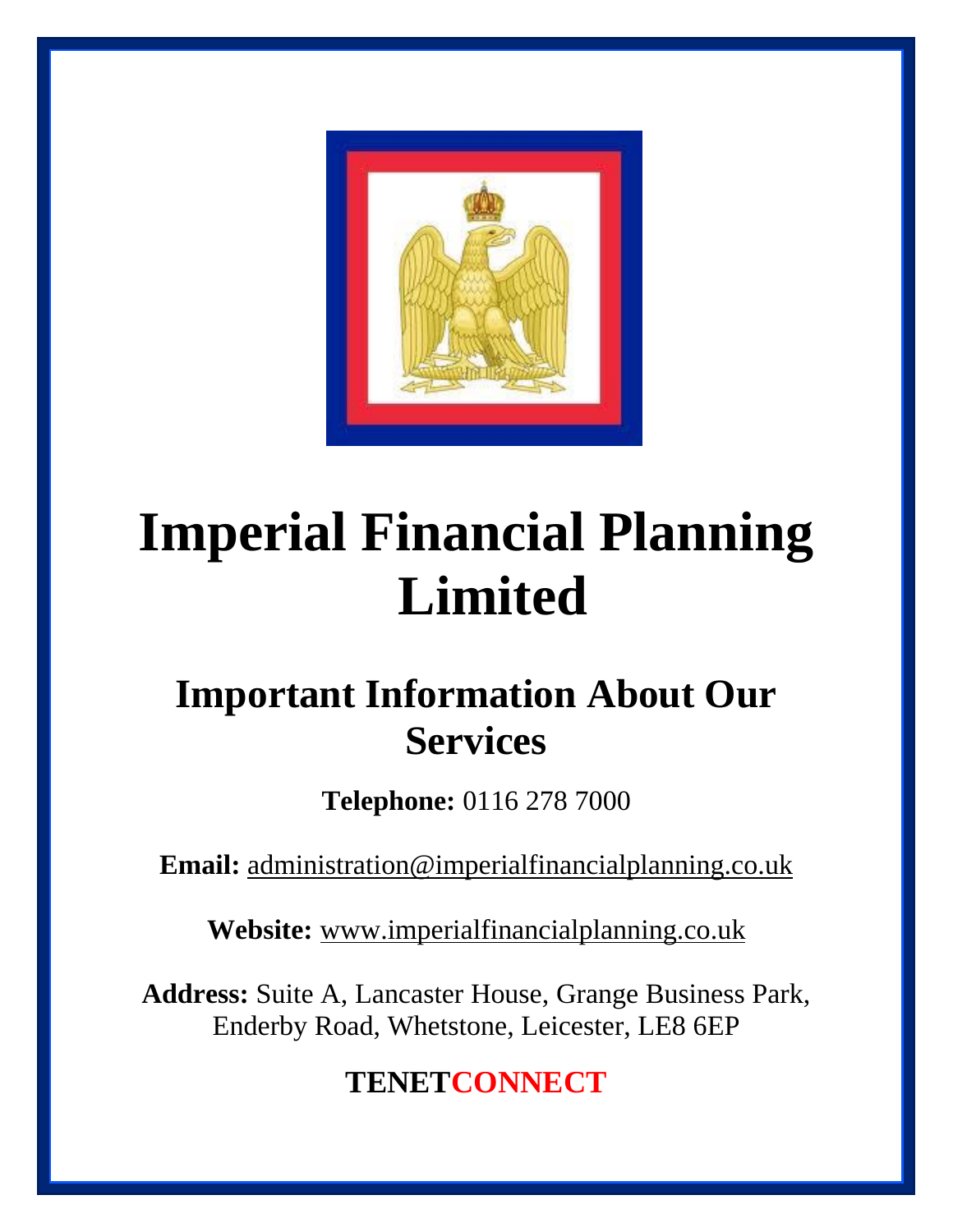# **Welcome to Imperial Financial Planning Ltd.**

#### **Who we are and what do we do?**

Imperial Financial Planning was established in 1995. We have three Independent Financial Advisers with over 80 years' experience between them. Our company offers a confidential professional service available with our advisers either at our well-appointed offices or at your home. The first meeting is without cost or obligation with ongoing service offered on a fee basis.

We are an appointed representative of TenetConnect Services Limited, which is authorised and regulated by the Financial Conduct Authority (FCA). The FCA is the independent regulator of financial services in the United Kingdom. TenetConnect Services Limited is entered on the Financial Services Register [\(www.fca.org.uk/register\)](http://www.fca.org.uk/register) under reference **150643.**

#### **Who is TenetConnect Services Limited?**

TenetConnect Services Limited is wholly owned by Tenet Limited, which is a wholly owned subsidiary of Tenet Group Limited ('**TGL**'), a leading distributor of financial products and services in the UK. **TGL** is majority owned by the following corporate shareholders; AEGON UK Distribution Holdings Ltd (22%), Aviva Life & Pensions UK Limited (23%), Aviva Life Holdings UK Ltd (24%) and Standard Life Aberdeen PLC (25%). Aviva Life & Pensions UK Limited and Aviva Life Holdings UK Ltd are both companies within the Aviva plc group.

Their address is: TenetConnect Services Limited, 5 Lister Hill, Horsforth, Leeds, LS18 5AZ. Tel: 01132 390011.

#### **What can we do for you?**

Our mainstream service is to act on your behalf for the purpose of arranging and advising on the following:

- Investments & Pensions, for example an ISA or Personal Pension Plan
- Pension Drawdown
- Personal & Family Protection, for example a Life Assurance or Critical Illness Plan
- Mortgages, including Buy-to Let
- Releasing equity from your home (Equity Release)
- General Insurance, for example Buildings, Contents or Private Medical.

For all the services described above we will complete a detailed fact find so we can understand your circumstances, specific needs and objectives to determine if these services are suitable for you. We will then undertake research in order to provide a personal recommendation(s) and related information relevant to your individual circumstances. If, after due consideration you would like to accept any or all of our recommendation(s), we will then implement them and arrange any products and/or related services on your behalf.

Once your financial plans are in place it is important to keep them under review. Subject to the type of services you require from us, we can continue to act on your behalf through one of our service packages. Alternatively, for those who prefer a more transactional or ad-hoc 'pay as you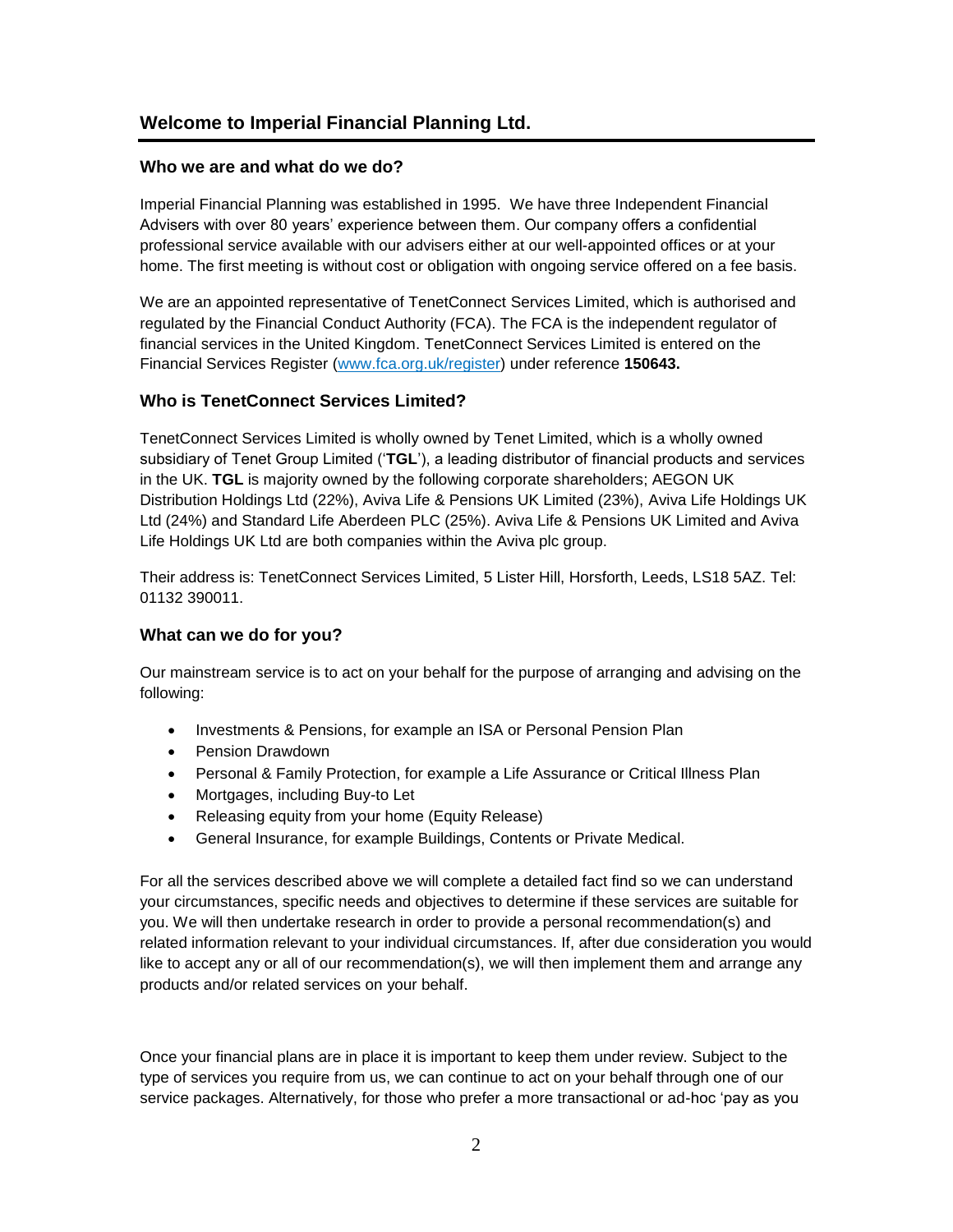go' service, we are also happy to provide our services as and when you need them. Ultimately, whichever type or level of service you require from us we will act in your best interests at all times**.**

#### **Further details about these and other related services we provide are contained in the pages below. This also confirms the typical cost and how you can pay us for them.**

# **IMPORTANT INFORMATION**

Before you consider our services in more detail we would like to draw your attention to the following important information:

When we have discussed and agreed with you the services that we are to provide we will confirm this to you in a Client Agreement. This will describe the scope and specific services to be provided including any on-going services, the cost and how it can be paid for.

Under the terms of Financial Conduct Authority (FCA) regulations we will classify you as a retail client for investment and pensions business. As a retail client you have the right to request reclassification as an elective professional client. This may be generally or in respect of a particular service, type of transaction or product, and is subject to the following:

- All requests for re-classification must be made in writing;
- We will consider such requests on a case by case basis against the criteria set out in FCA rules.
- We will confirm the scope of any re-categorisation along with the consumer protections you will lose as a result.
- You must keep us informed of any change to your circumstances that could affect your classification

We will not advise you if you are experiencing difficulties managing debts. Free help and advice about managing your debts is available by contacting the Money and Pensions Service via its website: [www.moneyandpensionsservice.org.uk](http://www.moneyandpensionsservice.org.uk/)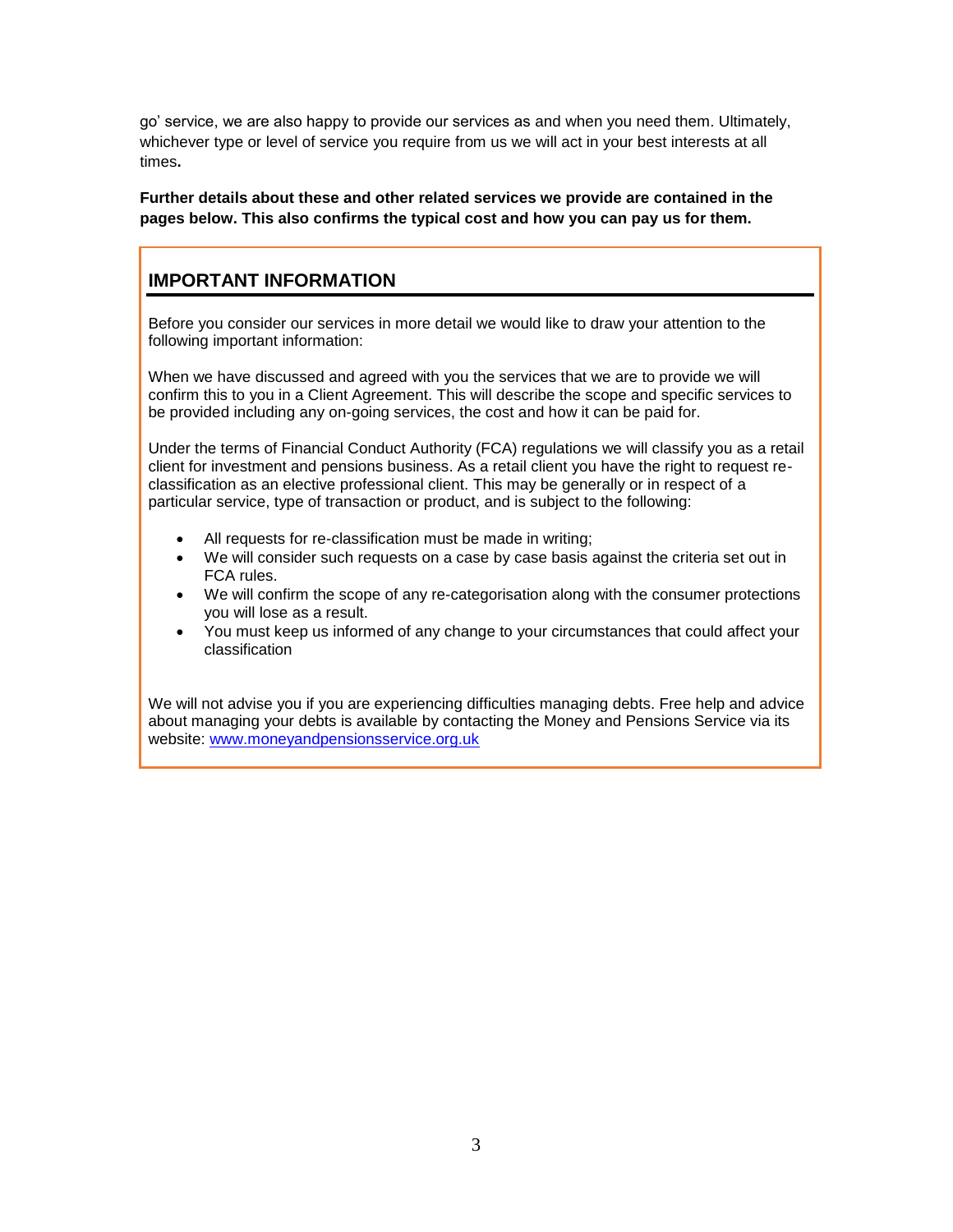# **INFORMATION ABOUT OUR INVESTMENT & PENSION SERVICES**

We offer a range of services to help you meet your investment and/or retirement objectives. We provide independent advice which means that our recommendations to you will be based on the following selection criteria:

- 1. We will determine which, if any, of the following types of investment or pension products are capable of meeting your needs, along with any associated 'tax wrappers' available (e.g. an ISA):
	- Open Ended Investment Company Funds (OEICS) including Exchange Traded Funds (ETFs), Unit Trusts and Investment Trusts;
	- Personal Pensions, Stakeholder Pensions, Self-Invested Personal Pensions (SIPPs) and Annuities;
	- Insurance Based Investments, including Capital Investment Bonds and Endowments;
	- Structured Capital at Risk Products (SCARPS) and Structured Deposits;
	- Certain Specialist Investments suitable for retail clients, including Venture Capital Trust (VCT) Investments and Enterprise Investment Schemes.
- 2. We will then consider a broad range of different providers of these products from a fully researched panel that is representative of the whole of the market available to financial advisers and which we review on a regular basis using factors such as the risks, costs, complexity and their competitiveness in the market place.

#### **Related Service Providers**

Subject to your individual needs and objectives, we may also recommend that you hold and trade your investments and/or pensions in one place via a Platform Service. We may also recommend that some or all of your investments and/or pensions are managed by a Discretionary Investment Management Service (DIMS).

We will consider a broad range of these service providers from a fully researched panel that is representative of the whole of the market and which is also reviewed on a regular basis as described above.

We may recommend products or services related to your investment and pension needs which are not regulated by the Financial Conduct Authority. For example, cash deposits, National Savings & Investment Products (NS & I), or Inheritance Tax Planning (IHT)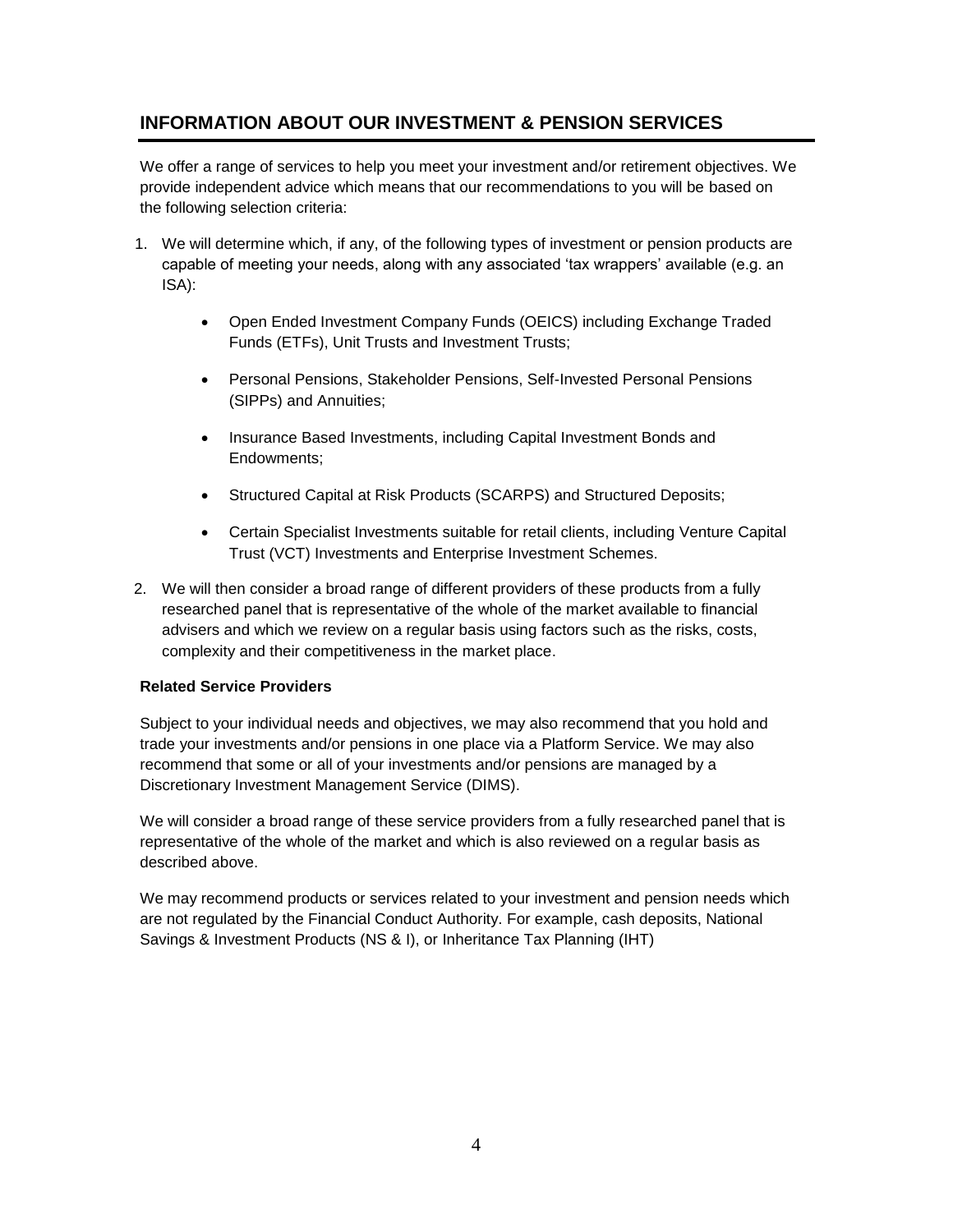#### **What can you expect to pay for our investment and pension advice?**

A description of our initial and ongoing services, their associated costs and payment terms, is provided below.

The amount we charge and the basis of the payment will depend on the service you choose and your individual circumstances.

We will discuss your payment options with you and answer any questions that you may have. We will let you know if you have to pay VAT on the cost of our service.

It is possible that other costs, including taxes related to the business we conduct and products we arrange for you, may arise. These costs will not be paid by our firm but borne by you.

Our typical fees for advice and arranging an investment or pension on your behalf are set out below. Where hourly rates are stated, these are the actual hourly rates that will apply. There is an additional charge should you purchase one of our on-going service packages. The typical cost of our ongoing services and what they include is also set out below. You can cancel our on-going services at any time.

#### **Initial Advice Services**

For all new clients we offer an initial half hour meeting for which we will cover the costs. The purpose of this meeting is to discuss your needs and our services. We usually conduct this meeting at our offices or your home at a mutually convenient time.

Our typical fees for advice and arranging investments/pension products on your behalf are set out in the following table:-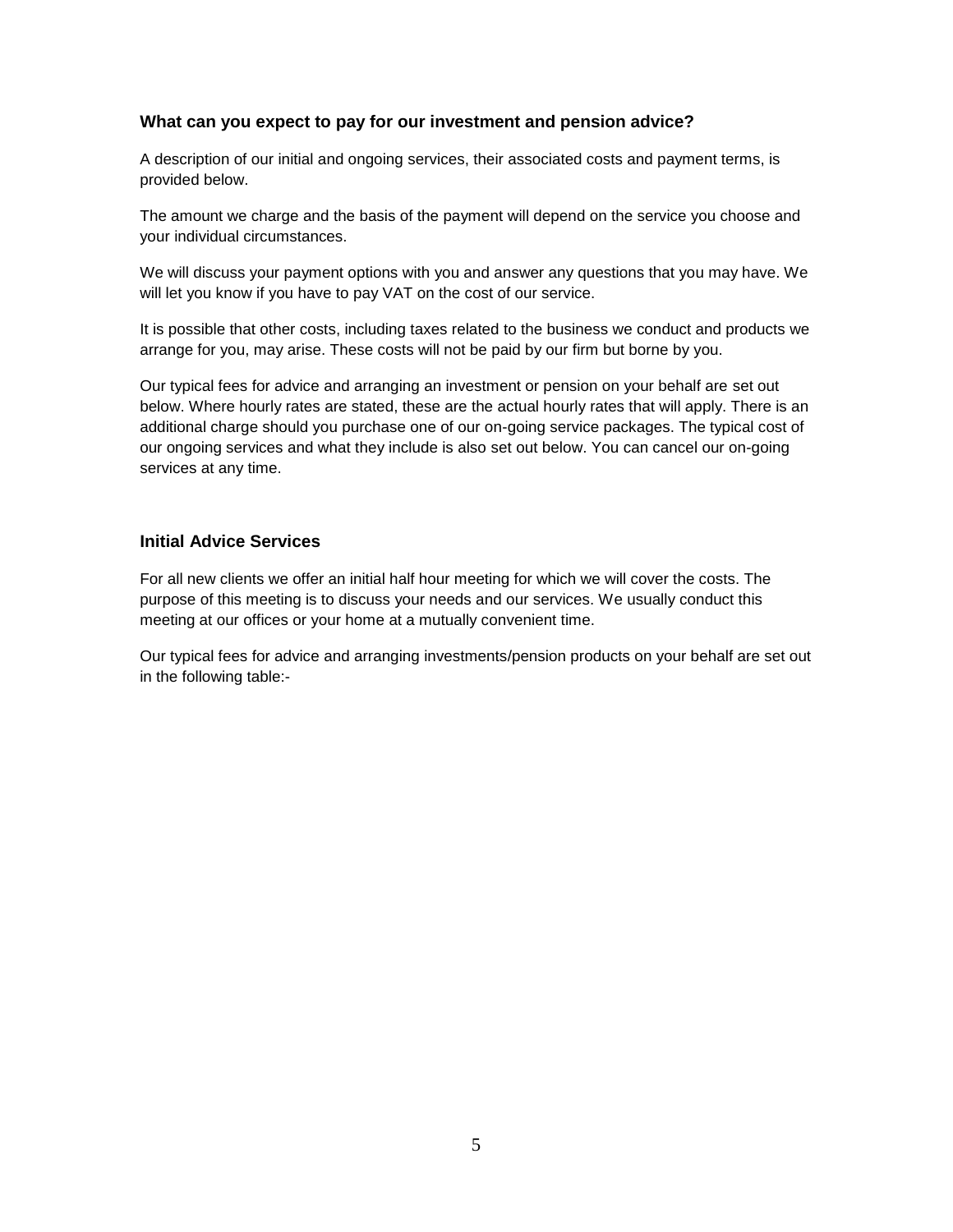| <b>Initial Service</b><br><b>Description</b>                | <b>Initial Service Fees</b>                                                                                                                                  |  |  |  |
|-------------------------------------------------------------|--------------------------------------------------------------------------------------------------------------------------------------------------------------|--|--|--|
| Advice on using your<br>pension<br>funds to purchase an     | <b>Guaranteed Annuity</b><br>1.5% of the amount used to buy the Annuity if you go ahead with our<br>recommendations:                                         |  |  |  |
| income at retirement (your<br>retirement<br>income options) | For example: If the purchase price is £50,000 your adviser charge would be: £750 (exc.<br><u>VAT).</u>                                                       |  |  |  |
|                                                             | Your adviser charge is payable if you go ahead with our recommendations.                                                                                     |  |  |  |
|                                                             | <b>Investment Linked Flexible Annuity:</b>                                                                                                                   |  |  |  |
|                                                             | 1.5% of the amount used to buy the Annuity if you go ahead with our<br>recommendations:                                                                      |  |  |  |
|                                                             | For example: If the purchase price is £100,000 your adviser charge would be: £1,500<br>(exc. VAT).                                                           |  |  |  |
|                                                             | Your adviser charge is payable if you go ahead with our recommendations.                                                                                     |  |  |  |
|                                                             | Pension Drawdown:                                                                                                                                            |  |  |  |
|                                                             | 3.5% of the amount you invest if you go ahead with our recommendations:                                                                                      |  |  |  |
|                                                             | For example if you invest £200,000 your adviser charge would be: £7,000 (exc. VAT).                                                                          |  |  |  |
|                                                             | Your adviser charge is payable if you go ahead with our recommendations.                                                                                     |  |  |  |
|                                                             | 3% of the first £100,000 you invest plus                                                                                                                     |  |  |  |
|                                                             | 2% of the next £100,000 you invest plus                                                                                                                      |  |  |  |
|                                                             | 1.5% of the balance you invest, if you go ahead with our recommendations:                                                                                    |  |  |  |
| Advice on Investing a                                       |                                                                                                                                                              |  |  |  |
| lump sum. Where to                                          | For example if you invest £100,000 your Adviser Charge would be £3,000 (exc. VAT).<br>If you invest £200,000 your Adviser Charge would be £5,000 (exc. VAT). |  |  |  |
| invest your money (for<br>those with more than              |                                                                                                                                                              |  |  |  |
| £50,000 to invest)                                          |                                                                                                                                                              |  |  |  |
|                                                             | If you invest £300,000 your Adviser Charge would be £6,500 (exc. VAT).                                                                                       |  |  |  |
|                                                             | Your adviser charge is payable if you go ahead with our recommendations:                                                                                     |  |  |  |
|                                                             | 3% of the amount you invest, if you go ahead with our recommendations:                                                                                       |  |  |  |
| Where to invest your                                        |                                                                                                                                                              |  |  |  |
| money (for those with up<br>to £50,000 to invest)           | For example, if you invest £25,000 your Adviser charge would be £750 (exc. VAT).                                                                             |  |  |  |
|                                                             | Your adviser charge is payable if you go ahead with our recommendations.                                                                                     |  |  |  |
|                                                             | An amount equivalent to 25% of the first year contributions. This will reduce to 20% if                                                                      |  |  |  |
| Advising on and arranging                                   | the contribution is over £250 per month.                                                                                                                     |  |  |  |
| regular contribution<br>investments                         | For example; if you invest £100 per month (£1,200 per annum) your adviser charge<br>would be:                                                                |  |  |  |
|                                                             | £300 (exc. VAT). Your adviser charge is payable if you go ahead with our<br>recommendations.                                                                 |  |  |  |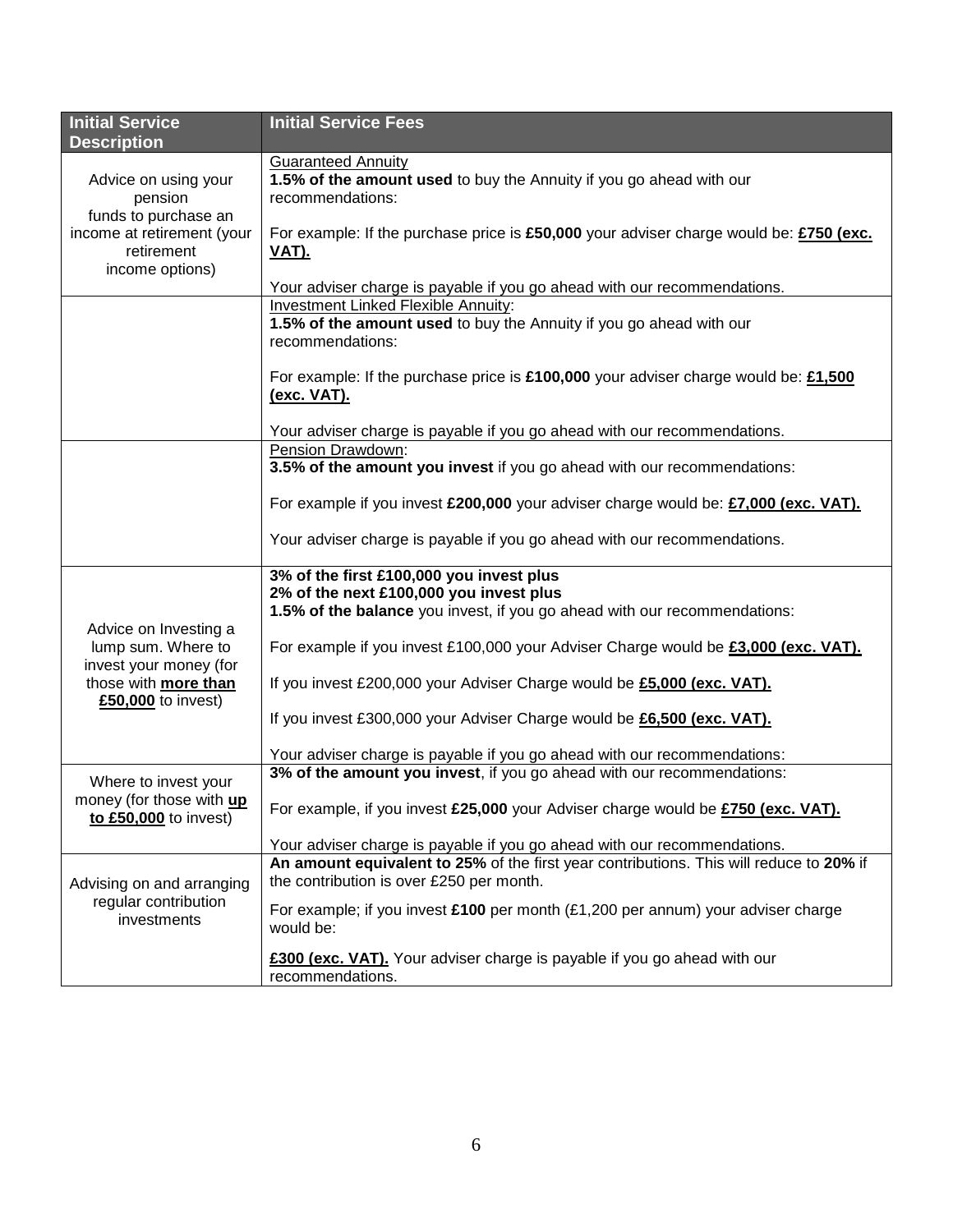| <b>Specialist Advice</b><br><b>Services</b> | Fees for these services will be charged at an hourly rate                                                                                                                                                                                                                                       |
|---------------------------------------------|-------------------------------------------------------------------------------------------------------------------------------------------------------------------------------------------------------------------------------------------------------------------------------------------------|
| Long Term Care                              | For this type of service your adviser will charge an hourly rate of £200 per hour.<br>For example: If a Financial Adviser spends 5 hours reviewing your current Long Term<br>Care requirements our fee for producing your financial planning report would be<br>£200 x 5 = £1000.00 (exc. VAT). |

Based on our experience and the anticipated complexity of your circumstances we will estimate the cost for pieces of work in advance and not exceed this amount without your clear agreement.

A typical cost for 10 hours of non-specialist advice done by a Financial Adviser would be £175 per hour. For example: £175 x 10 = **£1750.00. (exc. VAT).** 

The charge per hour will be reduced if they include work carried out by our Administration or time charged for the Advisor to visit you. For example, traveling time charged at £50 **(exc. VAT)** per hour divisible by 15 minute periods. Any work that can be completed by our Administration department, within the total you are charged, will be at £50 **(exc. VAT)** per hour.

There is an additional charge for any on-going work, such as periodic or on-going reviews, we carry out on your behalf. We will confirm the rate, frequency, and length of this on-going service before beginning any servicing work for you. You can cancel our on-going services at any time.

#### **On-Going Advice and Review Services**

We offer three on-going service packages for you to choose from. We will recommend the service we consider to be most suitable for your needs. Once you have purchased an on-going service package you may cancel it at any time, without charge, by writing to us at our address.

We also recognise that an on-going service package is not suitable for everyone and that some of our clients would simply like to use our services when they need them. For this purpose, we are also happy to undertake future 'ad-hoc' or one off reviews of an investment and/or pension portfolio we arranged on your behalf.

We will also provide you with a copy of our Client Service Proposition.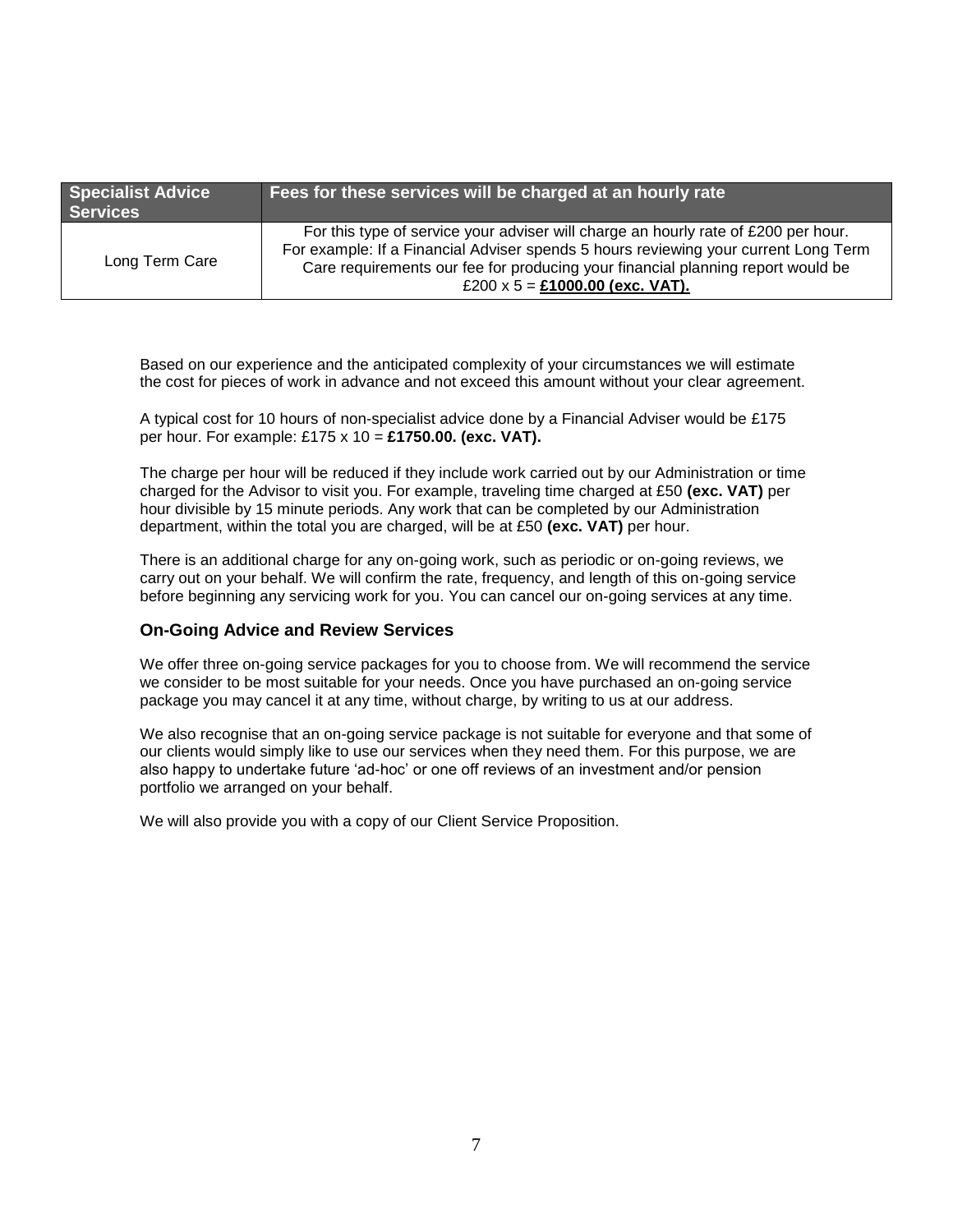| <b>Service Description - Level One</b>                  | <b>Service Fees - Level One</b>                              |  |
|---------------------------------------------------------|--------------------------------------------------------------|--|
| Our Level One service is typically suitable for those   | Our Level One service is available for 0.60% of the value of |  |
| who prefer more involvement and contact with their      | your portfolio per year and is charged on a monthly basis at |  |
| adviser. In particular, if you have a larger and more   | a rate of 1/12 <sup>th</sup> of 0.60% per month.             |  |
| complex portfolio (£200,000 plus) or are now making     |                                                              |  |
| regular withdrawals from your pensions to fund your     | For example if your portfolio was worth an average of        |  |
| retirement, our Level One service is designed with your | £200,000 over a 12 month period the average monthly          |  |
| needs in mind.                                          | charge would be £1,200.00 / 12 = $£100.00$ per month.        |  |
| The service includes:                                   | Where you hold a Pension Drawdown plan the cost for this     |  |
|                                                         | service will be 1% of the value of your Pension Drawdown     |  |
| • A comprehensive face to face annual review            | fund per year and is charged on a monthly basis at a rate of |  |
| meeting with your adviser.                              | $1/12$ <sup>th</sup> of 1% per month.                        |  |
|                                                         |                                                              |  |
| ◆ Face to face access to your adviser between           | For example if your portfolio was worth an average of        |  |
| review dates up to a further three times a year         | £300,000 over a 12 month period the average monthly          |  |
| if required.                                            | charge would be £3,000 / $12 =$ £250 per month.              |  |
| • Valuation of your investments held with us on         |                                                              |  |
| at least a quarterly basis.                             | Please note:                                                 |  |
| Access to your adviser should you need us in            |                                                              |  |
| the meantime.                                           | The exact amount we charge each month will depend            |  |
| • Invitation(s) to investment events/meetings           | on the value of your investment and will increase if the     |  |
| when appropriate.                                       | value of your portfolio goes up.                             |  |
|                                                         |                                                              |  |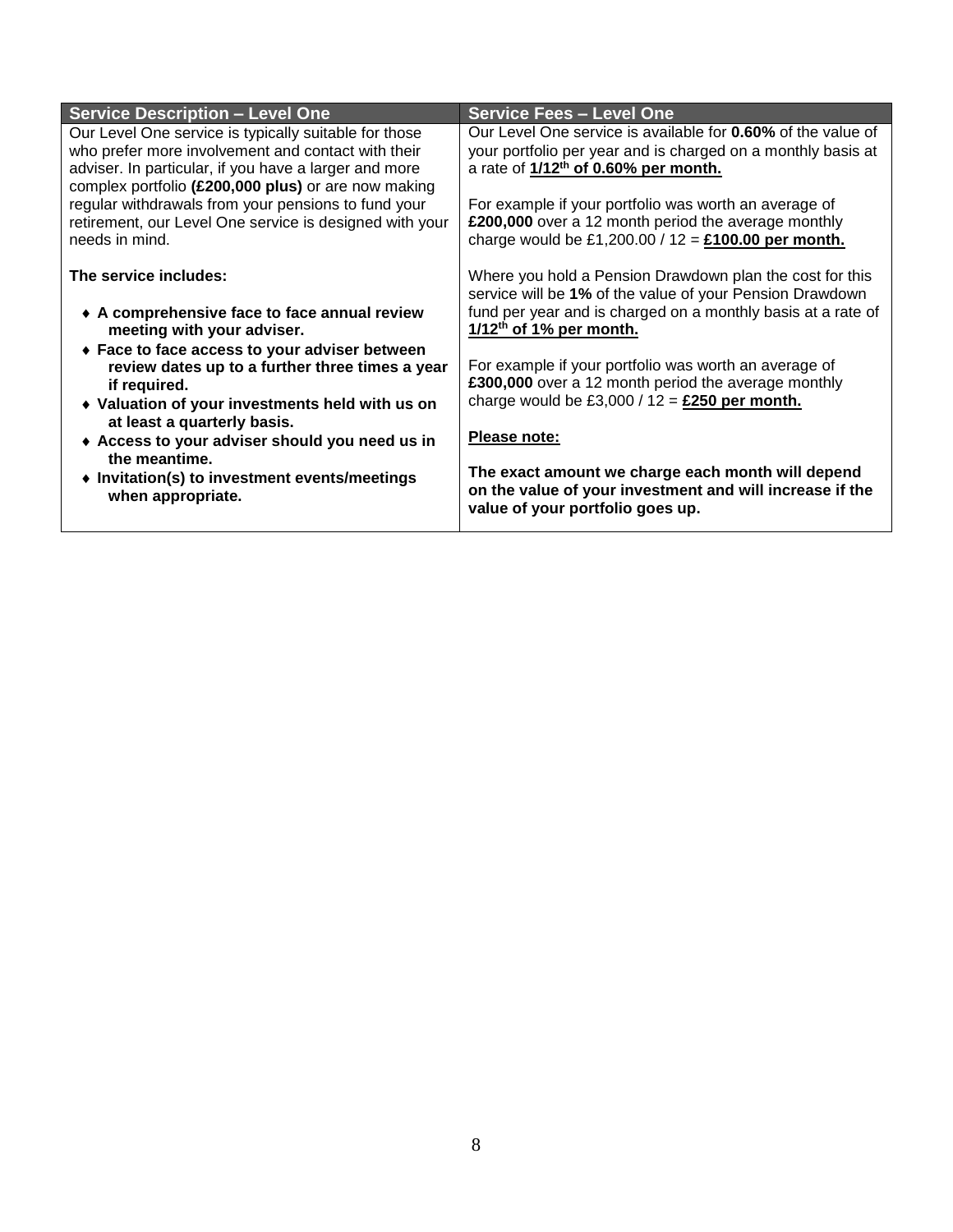| <b>Service Description - Level Two</b>                                                                                                                                                                              | <b>Service Fees - Level Two</b>                                                                                                                                                                                             |  |
|---------------------------------------------------------------------------------------------------------------------------------------------------------------------------------------------------------------------|-----------------------------------------------------------------------------------------------------------------------------------------------------------------------------------------------------------------------------|--|
| Our Level Two service is typically suitable for those<br>who prefer some involvement and contact with their<br>adviser. In particular, if you have a larger portfolio<br>(£100,000 plus) or are now making regular  | Our Level Two service is available for 0.50% of the value of<br>your portfolio per year and is charged on a monthly basis at<br>a rate of 1/12 <sup>th</sup> of 0.50% per month.                                            |  |
| withdrawals from your pensions to fund your<br>retirement, our Level Two service is designed with your<br>needs in mind.                                                                                            | For example if your portfolio was worth an average of<br>£100,000 over a 12 month period the average monthly<br>charge would be £500 / $12 = \text{\pounds}41.66$ per month.                                                |  |
| The service includes:<br>• A comprehensive face to face annual review<br>meeting with your adviser.<br>◆ Face to face access to your adviser between                                                                | Where you hold a Pension Drawdown plan the cost for this<br>service will be 1% of the value of your Pension Drawdown<br>fund per year and is charged on a monthly basis at a rate of<br>1/12 <sup>th</sup> of 1% per month. |  |
| review dates on at least one other occasion in<br>the year, if required.<br>• Valuation of your investments held with us on a                                                                                       | For example if your portfolio was worth an average of<br>£100,000 over a 12 month period the average monthly<br>charge would be £1,000 / $12 = \text{\textsterling}83.33$ per month.                                        |  |
| half yearly basis.<br>Access to your adviser should you need us in<br>the meantime.                                                                                                                                 | Please note:                                                                                                                                                                                                                |  |
| • Invitation(s) to investment events/meetings<br>when appropriate.                                                                                                                                                  | The exact amount we charge each month will depend<br>on the value of your investment and will increase if the<br>value of your portfolio goes up.                                                                           |  |
| <b>Service Description - Level Three</b>                                                                                                                                                                            | <b>Service Fees - Level Three</b>                                                                                                                                                                                           |  |
| Our Level Three service is typically suitable for those<br>who prefer a 'lighter touch' and less frequent contact<br>with their adviser. In particular, if you have a lower<br>value and/or less complex portfolio. | Our Level Three service is available for 0.40% of the value<br>of your portfolio per year and is charged on a monthly basis<br>at a rate of 1/12 <sup>th</sup> of 0.40% per month.                                          |  |
| The service includes:                                                                                                                                                                                               | For example if your portfolio was worth an average of<br>£50,000 over a 12 month period the average monthly<br>charge would be £250 / 12 = $£16.67$ per month.                                                              |  |
| • A comprehensive face to face/telephone annual<br>review with your adviser.<br>◆ Annual Statement and Performance Report.                                                                                          | Please note:                                                                                                                                                                                                                |  |
| Access to your adviser should you need us in<br>the meantime.                                                                                                                                                       | The exact amount we charge each month will depend<br>on the value of your investment and will increase if the                                                                                                               |  |

# **Ad-Hoc or One-Off Review Service**

This service is typically suitable for those who don't want to pay for regular reviews by their adviser and prefer to monitor things themselves. Upon request, we are happy to offer one-off or 'ad-hoc' reviews of an investment/pension we set up for you should the need arise.

The cost of this service will vary depending on the complexity of the work and how long it takes to complete. Our adviser charge for this service is **£175 per hour (exc. VAT).**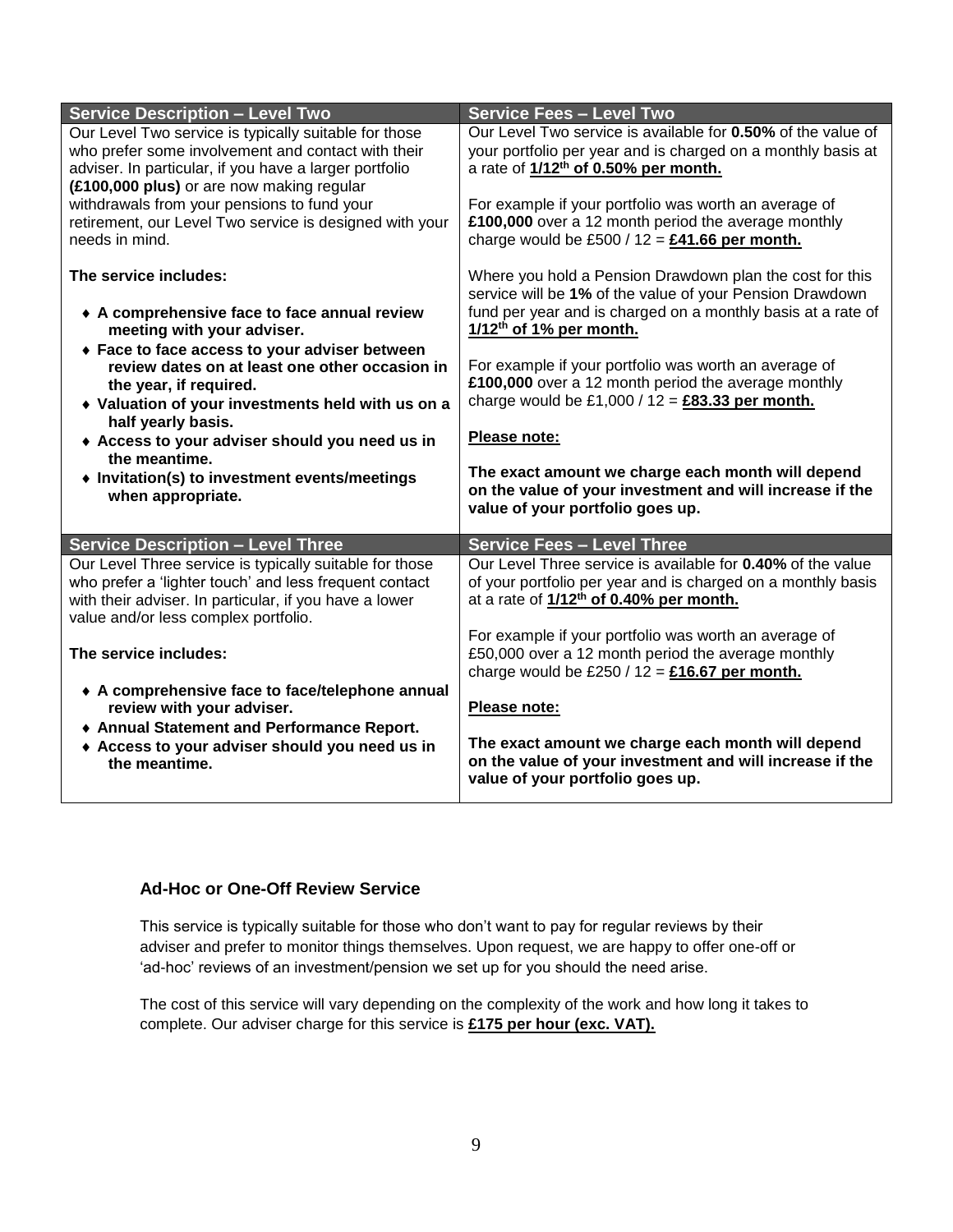**A typical review will include:** 

- **Updating the information we already hold on you**
- **Re-confirming your objectives and risk profile**
- **Providing you with recommendations regarding the on-going suitability of your portfolio**
- **Subject to your agreement, implementing any adjustments to your portfolio we recommend e.g. fund switches**

#### **Example cost:**

For a portfolio containing two separate arrangements (for example a pension and a ISA) we would expect a typical review to take approximately 3 to 4 hours calculated in 15 minute intervals.

For example, if it took us 3 hours and 30 minutes to complete a review our fee would be **£612.50 (exc. VAT).** 

#### **What are your payment options?**

- We accept direct payment by cheque and bank transfer.
- We do not accept cash or credit cards.
- We will tell you if it is possible to settle our fees through a deduction from your investment/pension.
- For new investments and pension plans funded by regular contributions only you can choose to pay our fees by instalments.
- We will allow you to settle our fee in up to 12 monthly instalments over a maximum term of 12 months.
- If you choose this option we will not provide you with any further services until all the instalments have been paid in full.
- If you choose to pay instalments as a deduction from your investment/pension, although you pay us nothing up front this does not mean our service is free. You are still paying us indirectly through deductions from the amount you pay into the product.
- These deductions will go towards settling our fee and will reduce the amount left for investment. An example of how this payment plan works in practice is set out below.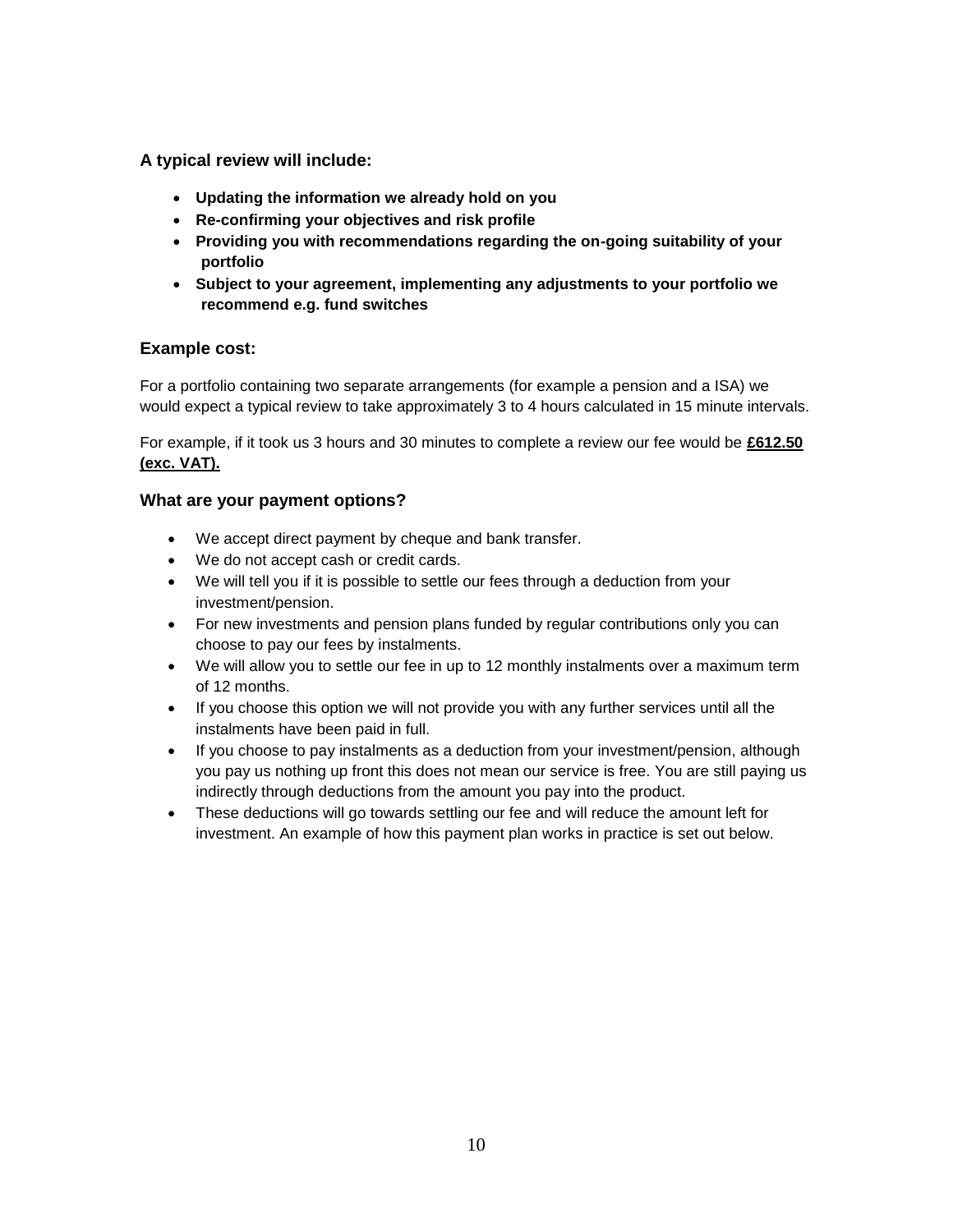#### **Example**

You choose to accept our recommendation to invest **£250 per month** into an investment product. Our fee for advice and arranging this on your behalf is **£750**. You choose to settle our fee in **12**  equal monthly instalments deducted from your first **12** monthly contributions to the product, as follows:

| <b>Investment Frequency</b> | <b>Contribution Amount</b> | <b>Fee Deduction</b> | <b>Amount Invested</b> |
|-----------------------------|----------------------------|----------------------|------------------------|
| Month 1                     | £250                       | £62.50               | £187.50                |
| Month 2                     | £250                       | £62.50               | £187.50                |
| Month 3                     | £250                       | £62.50               | £187.50                |
| Month 4                     | £250                       | £62.50               | £187.50                |
| Month 5                     | £250                       | £62.50               | £187.50                |
| Month 6                     | £250                       | £62.50               | £187.50                |
| Month 7                     | £250                       | £62.50               | £187.50                |
| Month 8                     | £250                       | £62.50               | £187.50                |
| Month 9                     | £250                       | £62.50               | £187.50                |
| Month 10                    | £250                       | £62.50               | £187.50                |
| Month 11                    | £250                       | £62.50               | £187.50                |
| Month 12                    | £250                       | £62.50               | £187.50                |
| Month 13 onwards            | £250                       | N/A                  | £250                   |

- You can also choose to pay the fee instalments due to us directly from your bank account by standing order. For example a fee of **£750** paid over **12** months would mean **12** monthly instalments of **£62.50** are collected from your bank account. Standing orders are normally collected on or around the **15th** of the month.
- Please note that if you cancel your investment or pension product before our fee is settled in full, including cancellation during a statutory cooling off period, you will need to make alternative arrangements to pay our fee.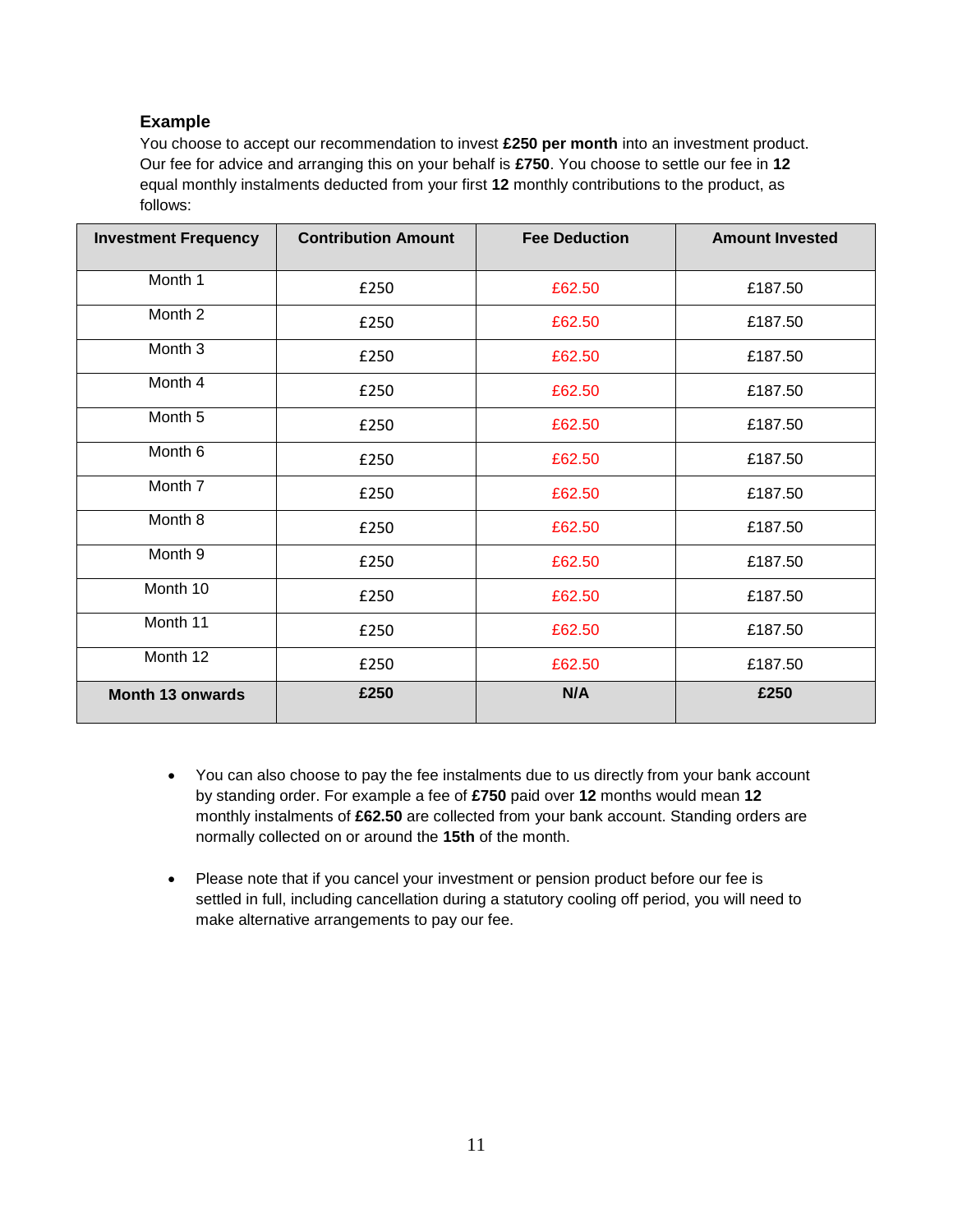#### **Other benefits we may receive**

If we take over the servicing rights of your existing arrangements that were arranged by another firm, we may be entitled to receive an on-going payment as a result. These payments are commonly referred to as 'trail commission'. Where this is the case we will offset the amounts received against our on-going service fees. For example, if our on-going service fee is **£500** and we receive **£200** trail commission from existing arrangements retained as part of your portfolio, the net fee due to us would be **£300 (exc. VAT).**

Some of the firms whose products we recommend provide us with access to training and software which allows us to offer you a better service. Some of the costs of these benefits may be passed onto you as part of the total charges you pay, should you choose to purchase a product from one of these firms. Further information regarding these arrangements is available on request.

We are not otherwise permitted to receive or retain any financial inducements, significant gifts or hospitality from investment product providers, for arranging investments.

# **Other Specialist Services**

As part of the TenetConnect Services Limited Network of Financial Advisers we have access to support services and specialist expertise you would normally expect from a large organisation. Where it is in your best interest we may offer to refer you to another firm within the same Network for specialist services.

With your permission, the other firm may carry out research on our behalf or alternatively advise you directly. The total cost of this service, including our fees for any preparatory work the other firm relies on, will be no higher than our standard tariff of fees and charges stated above.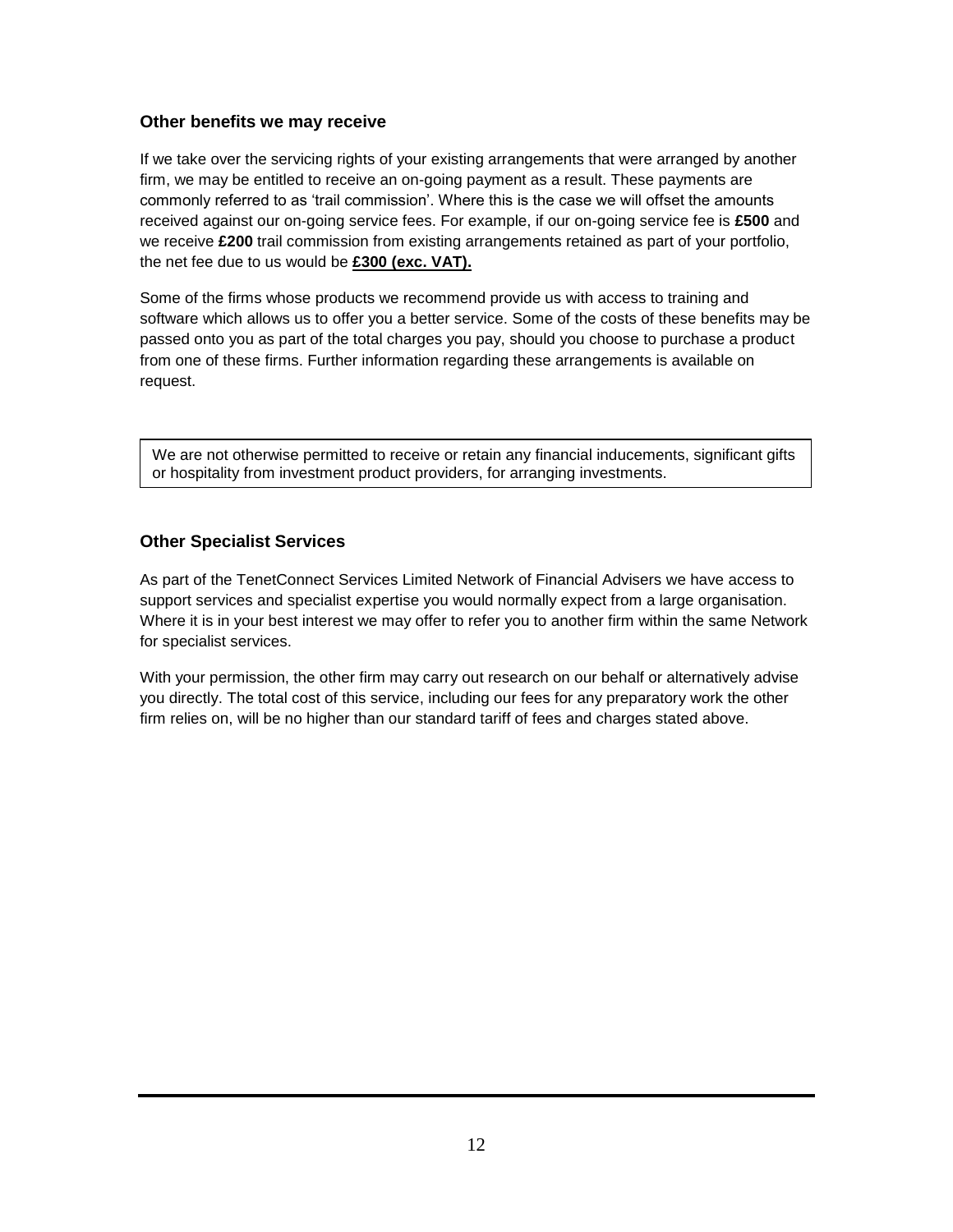# **INFORMATION ABOUT OUR INSURANCE SERVICES**

#### **Personal and Family Protection**

We are insurance intermediaries who offer products from a range of insurers based on a fair and personal analysis of the market for Life Assurance, Critical Illness Cover, and Income Protection Insurance.

#### **General Insurance**

We are insurance intermediaries who offer products from a range of insurers based on a fair and personal analysis of the market for Buildings & Contents, Accident Sickness, & Unemployment Insurance.

#### **How much do we charge for our insurance services?**

Typically we will not charge you a fee for advice and arranging an insurance product. We will receive commission from the insurer and this is reflected in the premium amount you pay to them. The amount of commission we receive will vary depending on the type of contract, term of the cover and the premium amount.

We will tell you how much commission we expect to receive before we transact business for you. You will receive an illustration, which will tell you about any other fees relating to any particular insurance policy we arrange for you.

You also have the option to pay for our insurance services by way of a fee. The amount we charge will depend on the amount and complexity of the work required.

Our standard rate of **£175** per hour will apply and is charged in 15 minute intervals. For example if we spent 2 hours preparing a recommendation and arranging the insurance product for you, our fee would be **£350 (ex. VAT).** Our fee becomes payable when we provide you with our recommendation(s).

We are not otherwise permitted to receive or retain any financial inducements, significant gifts or hospitality from insurance product providers, for arranging insurance contracts on your behalf.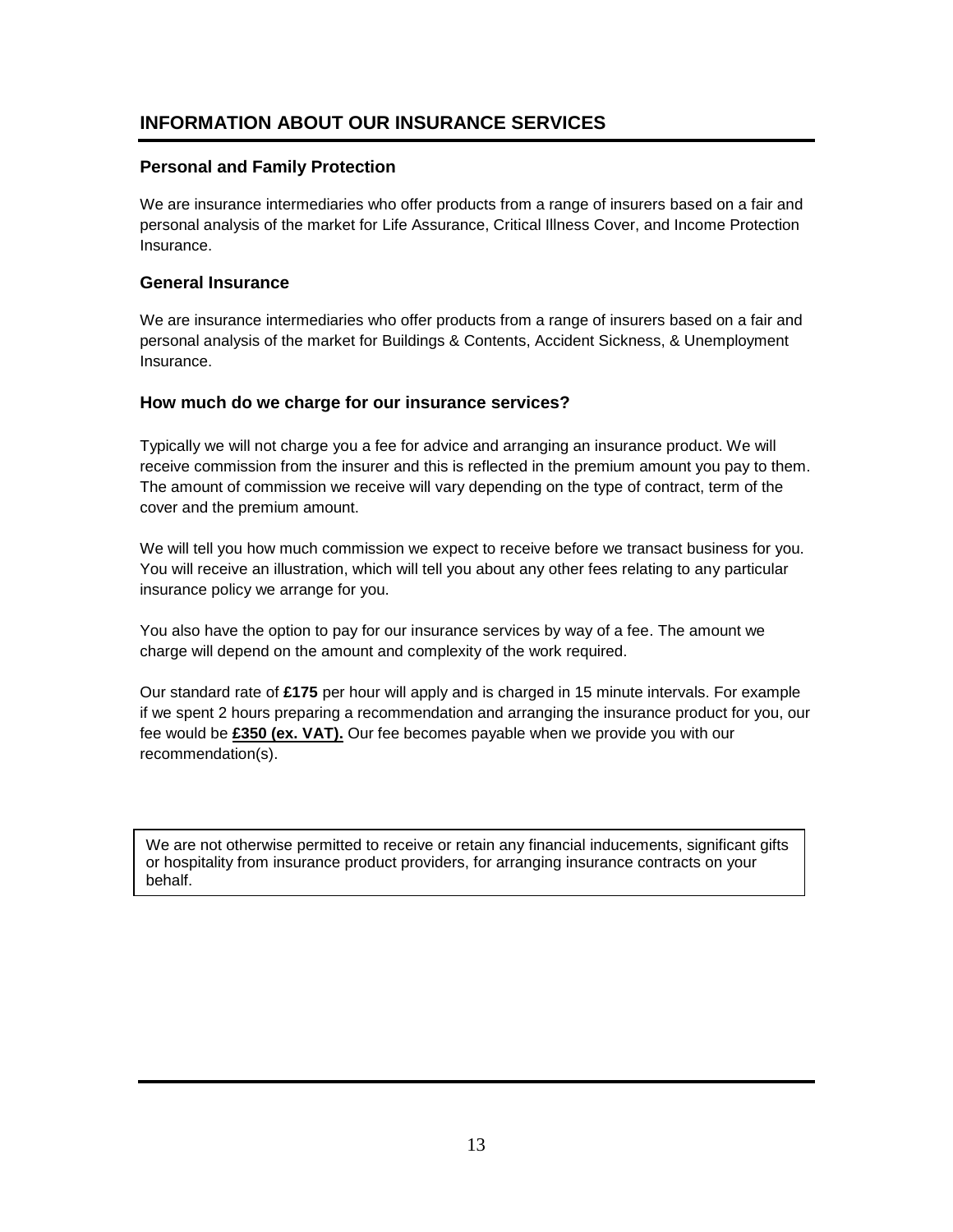# **INFORMATION ABOUT OUR MORTGAGE SERVICES**

#### **Whose products do we offer?**

We offer a comprehensive range of mortgage products from across the market. We offer both first and second charge mortgages, but not deals that you can only obtain by going direct to a lender.

For those seeking to increase their existing borrowing, alternative finance options may be available and more appropriate for your needs. For example, a further advance from your existing lender or an unsecured loan (e.g. a personal loan). For those seeking a 'Retirement Interest Only Mortgage', a 'Lifetime Mortgage' may be available and more appropriate for your needs.

#### **How much will you have to pay for our mortgage services?**

For establishing your needs, undertaking research and making a recommendation, we charge a typical fee of £500. This fee consists of a £150 administration fee which is payable on submission of your mortgage application and is non-refundable, with the balance of £350 payable upon completion of your mortgage.

If you choose to proceed with our recommendation and the mortgage goes ahead, we will also be paid commission from the lender for arranging the mortgage on your behalf.

The amount of commission we receive varies from lender to lender. Information about the range of commissions available to us from the mortgage products we recommend is available on request.

If you apply for a mortgage that does not go ahead, you will receive no refund.

You will receive a personalised illustration when considering a particular mortgage. This will highlight the key facts about the mortgage product, including any fees relating to it and the amount of any commission due to us from the mortgage lender.

# **INFORMATION ABOUT OUR EQUITY RELEASE SERVICES**

#### **Whose products do we offer?**

Equity release products are either lifetime mortgages or home reversion plans. We offer a comprehensive range of equity release products from across the market but not deal's that you can only obtain by going direct to a product provider.

#### **How much will you have to pay for our equity release services?**

For establishing your needs, undertaking research and making a recommendation, we charge a typical fee of £2000.00 **(exc. VAT)**.

Our fee becomes payable when we provide you with our recommendation(s).

If you choose to proceed with our recommendation and your equity release goes ahead, we will also be paid commission from the product provider for arranging the life time mortgage or home reversion plan on your behalf.

If you apply for a lifetime mortgage or home reversion plan that does not go ahead, you will receive no refund.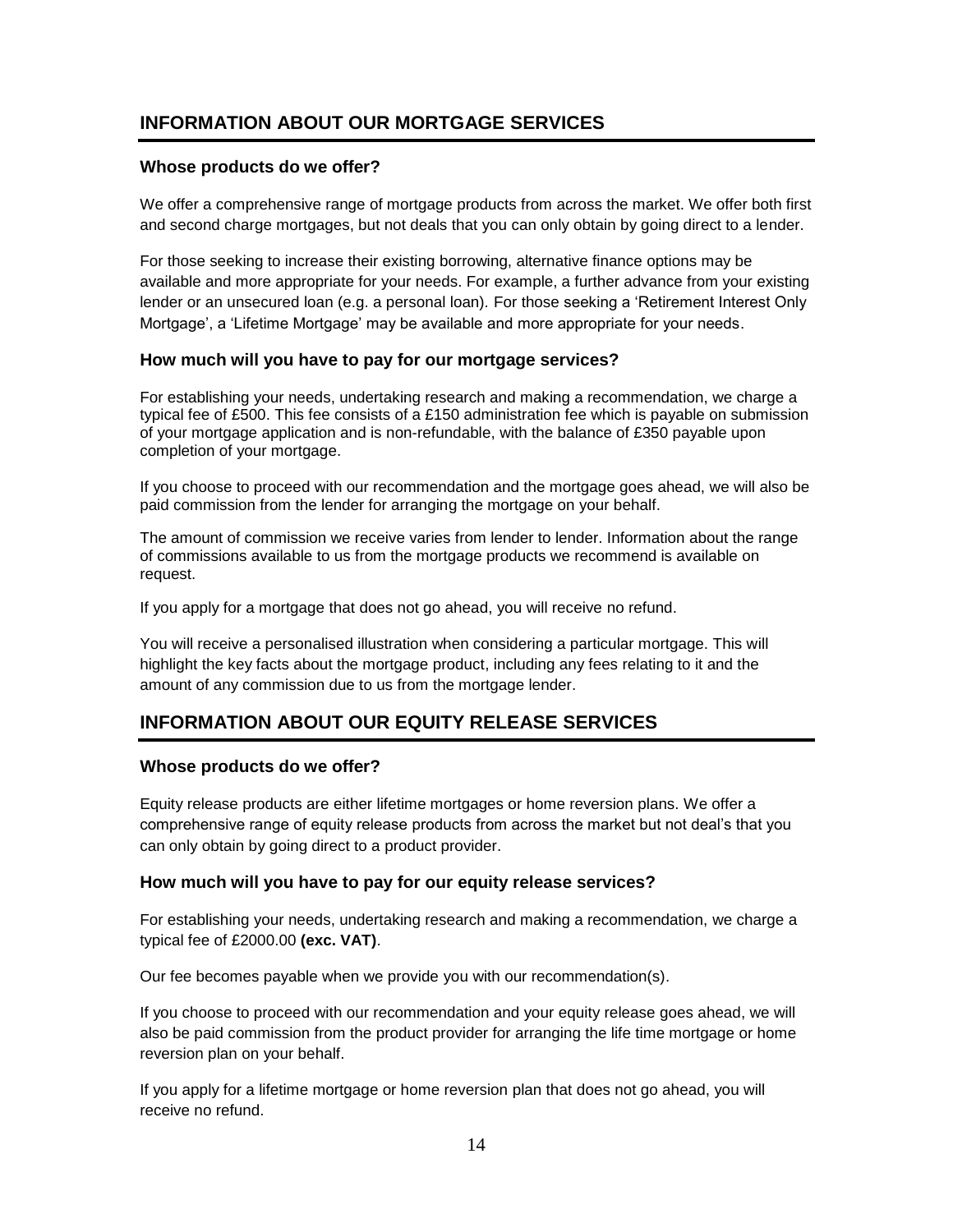You will receive a key facts illustration when considering a particular equity release product. This will highlight the key facts about the lifetime mortgage or home reversion plan including any fees relating to it.

# **INFORMATION ABOUT OUR OTHER RELATED SERVICES**

#### **Non-Advised Services**

We will tell you how we get paid and the amount before we carry out any business for you.

# **Credit Broking**

We are also credit brokers. This means that if you require a loan other than a mortgage (for example, a personal loan), we can refer you to a specialist third party who can discuss your specific needs with you. We will not advise you on this type of borrowing and you will need to make up your own mind whether to go ahead or not.

# **WHAT HAPPENS IF YOU HAVE A COMPLAINT?**

If you are unhappy with the service you have received or a product we have arranged on your behalf, a copy of our complaints procedure, which sets out how we will handle your complaint, is available upon request.

If you would like to make a complaint please contact us either in writing to: **Complaints, TenetConnect Services Limited, 5 Lister Hill, Horsforth, Leeds, LS18 5AZ**; or by e-mail: **[complaints@tenetgroup.co.uk](mailto:complaints@tenetgroup.co.uk)**; or by telephone: **0113 2390011.**

If we are unable to settle your complaint or you are unhappy with our response, the Financial Ombudsman Service may be able to help. We will explain how at that point.



If you require further information about the FOS you can contact them directly:

**Tel: 0800 0234567 Website: [www.financial-ombudsman.org.uk](http://www.financial-ombudsman.org.uk/)**